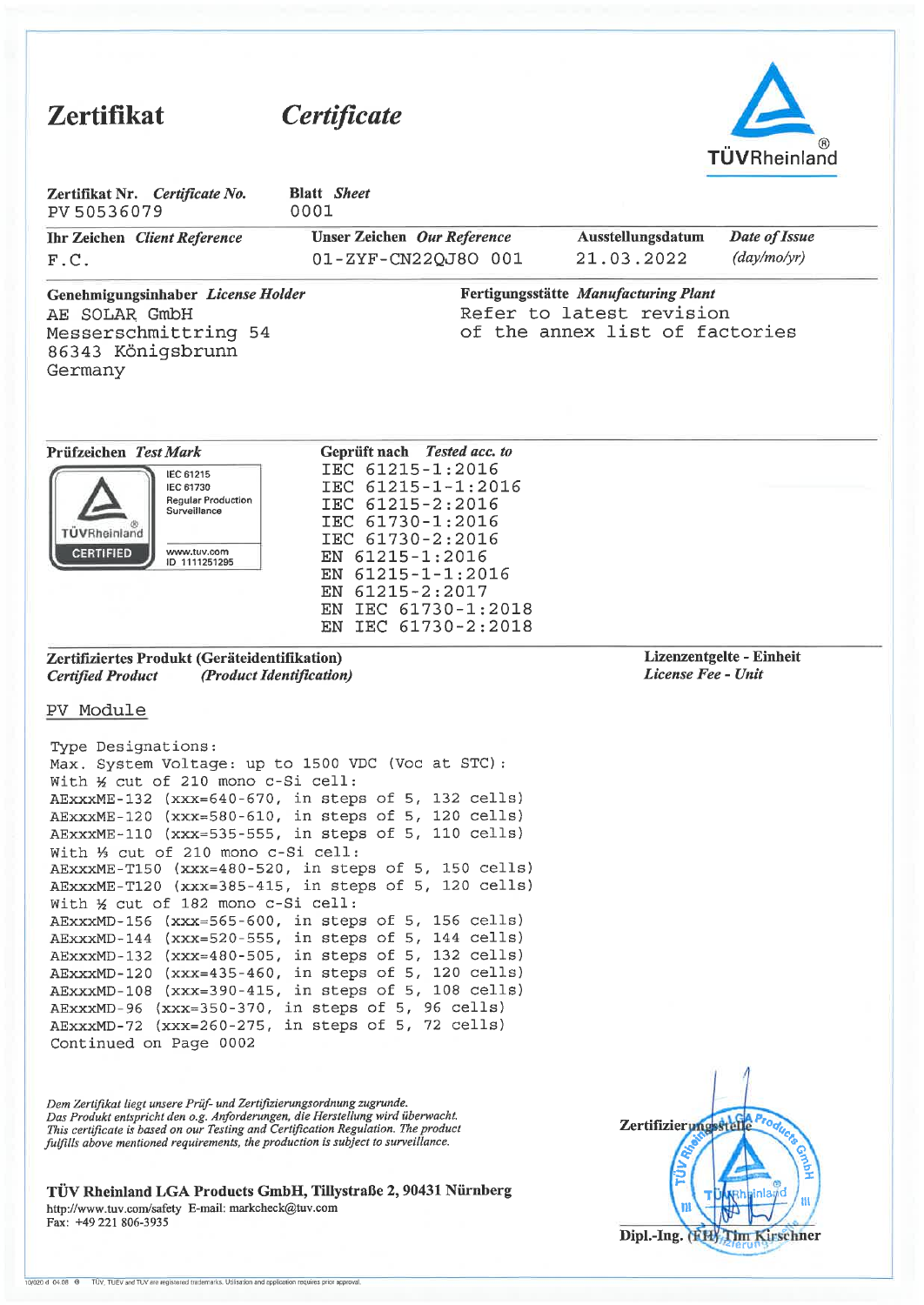| <b>Zertifikat</b>                                                                                                                                                                                                                                                                                                                                                                                   | Certificate                                                                                                                                                                                                                                      |                                                |                                                                                                    | <b>TÜVRheinland</b>           |
|-----------------------------------------------------------------------------------------------------------------------------------------------------------------------------------------------------------------------------------------------------------------------------------------------------------------------------------------------------------------------------------------------------|--------------------------------------------------------------------------------------------------------------------------------------------------------------------------------------------------------------------------------------------------|------------------------------------------------|----------------------------------------------------------------------------------------------------|-------------------------------|
| Zertifikat Nr. Certificate No.<br>PV 50536079                                                                                                                                                                                                                                                                                                                                                       | <b>Blatt</b> Sheet<br>0002                                                                                                                                                                                                                       |                                                |                                                                                                    |                               |
| <b>Ihr Zeichen</b> Client Reference<br>F.C.                                                                                                                                                                                                                                                                                                                                                         | Unser Zeichen Our Reference<br>01-ZYF-CN22QJ8O 001                                                                                                                                                                                               |                                                | Ausstellungsdatum<br>21.03.2022                                                                    | Date of Issue<br>(day/mol/yr) |
| Genehmigungsinhaber License Holder<br>AE SOLAR GmbH<br>Messerschmittring 54<br>86343 Königsbrunn<br>Germany                                                                                                                                                                                                                                                                                         |                                                                                                                                                                                                                                                  |                                                | Fertigungsstätte Manufacturing Plant<br>Refer to latest revision<br>of the annex list of factories |                               |
| Prüfzeichen Test Mark<br>IEC 61215<br>IEC 61730<br>Regular Production<br>Surveillance<br>TUVRheinland<br><b>CERTIFIED</b><br>www.tuv.com<br>ID 1111251295                                                                                                                                                                                                                                           | Geprüft nach Tested acc. to<br>IEC 61215-1:2016<br>IEC 61215-1-1:2016<br>IEC 61215-2:2016<br>IEC 61730-1:2016<br>IEC 61730-2:2016<br>EN 61215-1:2016<br>EN 61215-1-1:2016<br>EN 61215-2:2017<br>IEC 61730-1:2018<br>EN<br>IEC 61730-2:2018<br>EN |                                                |                                                                                                    |                               |
| Zertifiziertes Produkt (Geräteidentifikation)<br>(Product Identification)<br><b>Certified Product</b>                                                                                                                                                                                                                                                                                               |                                                                                                                                                                                                                                                  | Lizenzentgelte - Einheit<br>License Fee - Unit |                                                                                                    |                               |
| PV Module                                                                                                                                                                                                                                                                                                                                                                                           |                                                                                                                                                                                                                                                  |                                                |                                                                                                    |                               |
| Continuation of Page 1<br>With 1/2 cut of 166 mono c-Si cell:<br>AExxxMC-144 (xxx=420-460, in steps of 5, 144 cells)<br>AEXXXMC-132 (XXX=385-420, in steps of 5, 132 cells)<br>AEXXXMC-120 (XXX=350-385, in steps of 5, 120 cells)<br>AEXXXMC-108 (XXX=315-345, in steps of 5, 108 cells)<br>AEXXXMC-96 (XXX=280-305, in steps of 5, 96 cells)<br>AExxxMC-72 (xxx=210-230, in steps of 5, 72 cells) |                                                                                                                                                                                                                                                  |                                                |                                                                                                    |                               |
| Remarks:<br>Class II acc. to IEC 61140<br>Fire Rating: Class C (according to UL 790)<br>Design Load/ Safety Factors: 3600 Pa / 1.5 (downward)                                                                                                                                                                                                                                                       | 1600 Pa / 1.5 (upward)                                                                                                                                                                                                                           |                                                |                                                                                                    |                               |
| Conditions:<br>The product test is voluntarily according to technical<br>regulations. Any change of the design, materials, components<br>or processing may require the repetition of some of the<br>qualification tests in order to retain type approval.<br>The certificate is valid until 17 March 2027.                                                                                          |                                                                                                                                                                                                                                                  |                                                |                                                                                                    |                               |
| Dem Zertifikat liegt unsere Prüf- und Zertifizierungsordnung zugrunde.<br>Das Produkt entspricht den o.g. Anforderungen, die Herstellung wird überwacht.<br>This certificate is based on our Testing and Certification Regulation. The product<br>fulfills above mentioned requirements, the production is subject to surveillance.                                                                 |                                                                                                                                                                                                                                                  |                                                | Zertifizierungsstelle                                                                              | 릴                             |
| TÜV Rheinland LGA Products GmbH, Tillystraße 2, 90431 Nürnberg<br>http://www.tuv.com/safety E-mail: markcheck@tuv.com<br>Fax: +49 221 806-3935                                                                                                                                                                                                                                                      |                                                                                                                                                                                                                                                  |                                                | П                                                                                                  |                               |

Dipl.-Ing. (FH) Thm Kirschner